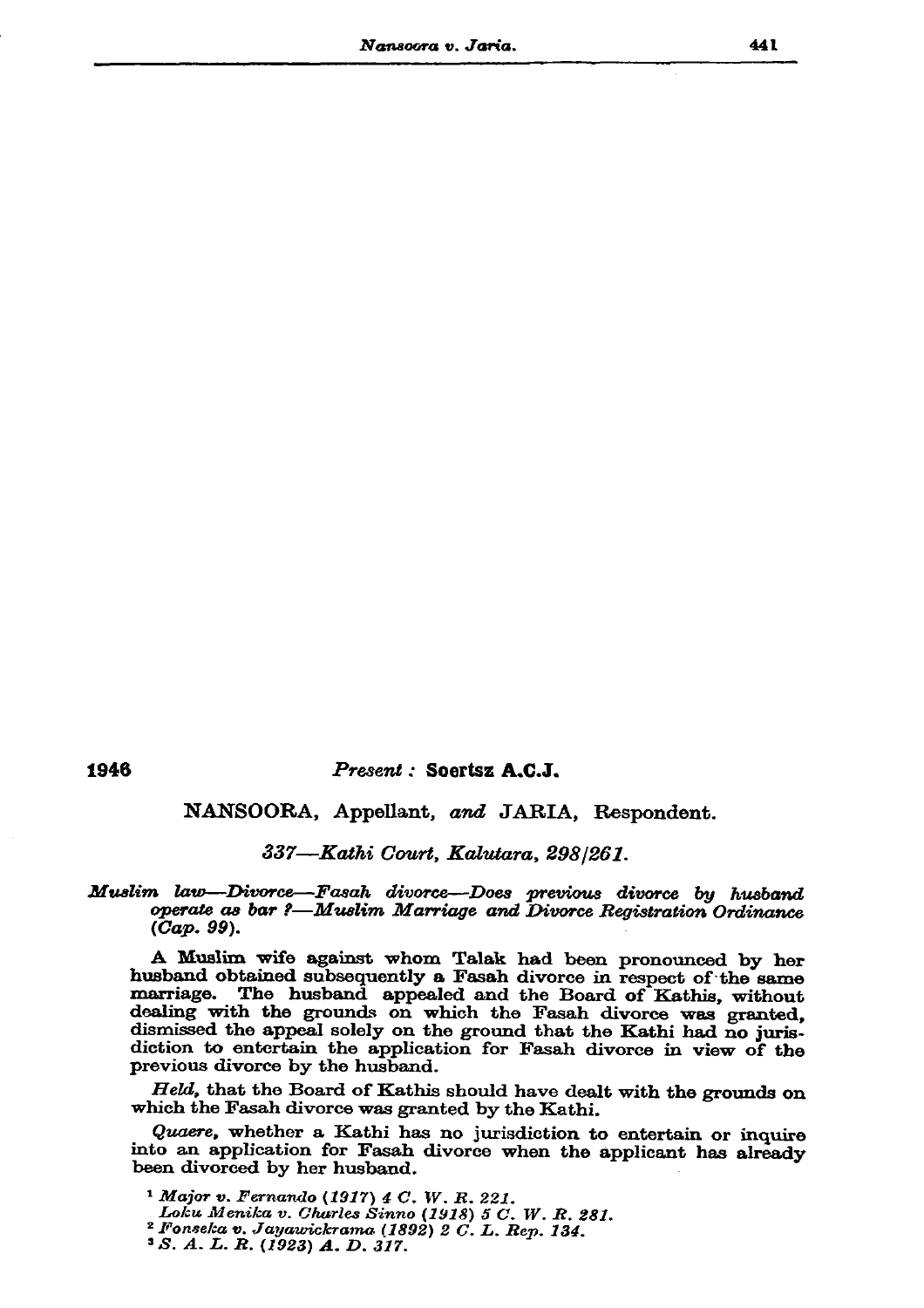PPEAL against an order of the Board of Kathis.

L. A. Rajapakse, K.C. (with him S. A. Marikar), for the husband. appellant.

 $H.$   $V.$  Perera, K.C. (with him  $H.$  W. Jayewardene), for the wife. respondent.

Cur. adv. vult.

#### SOERTSZ A.C.J.-August 22, 1946.

This is an appeal with the leave of this Court granted on February 24. 1946. The appellant is the husband of the respondent. The parties were married in March, 1935, but did not live happily ever after. According to the description of the wife herself of their relations, a short time after marriage, they lived "a cat and dog life." The inevitable result followed. The wife sued for a divorce on three grounds: non-maintenance, cruelty, and desertion, and on June 24, 1945, she obtained what is known as a Fasah divorce. That order was preceded by a very full inquiry. This order of the Kathi in association with his Assessors found that "the respondent had treated the applicant cruelly, had failed to maintain her, and also deserted her." But, not content with that order based on the grounds on which the application for a Fasah divorce were based, the Kathi went on to hold that the Talak pronounced on June 13, 1939, by the husband had become irrevocable and "so they granted a Fasah divorce so that there may be no room for any further questions or complications regarding the marriage."

The husband appealed to the Board of Kathis and that learned body of men attracted by the questions of law involved in the finding that the one Talak pronounced by the husband on June 13, 1939, had become irrevocable in the course of events that followed, considered that question alone and by their order of October 27, 1945, held that "the learned Kathi had no jurisdiction to entertain or inquire into an application for Fasah divorce when on the dates material to these proceedings the applicant was not the lawful wife of the appellant.  $\cdot$  A divorce valid in Muslim Law has, however, taken place between the applicant and the appellant and this application for  $\mathbf{F}\mathbf{as}\mathbf{ah}$ divorce should therefore be dismissed."

There is an unmistakable Gilbertian flavour about all this. A wife who, in reality, was no wife sues a man whom she, although with great dislike, regarded as her husband, only to be told that, in law, she and he were complete strangers to each other. But, for all the mental discomfort that such a situation causes, the law of the Board of Kathis may well be above reproach and it would have been necessary to consider it if the parties had been given an opportunity to lead evidence, by calling experts, for instance, to ascertain the Muslim law on this point prevailing in this country since the passing of the Muslim Marriage and Divorce Registration Ordinance of 1929. It would be necessary to consider how far the law as quoted from Indian authorities in the learned order of the Board of Kathis applies here. I am also of opinion that the Board